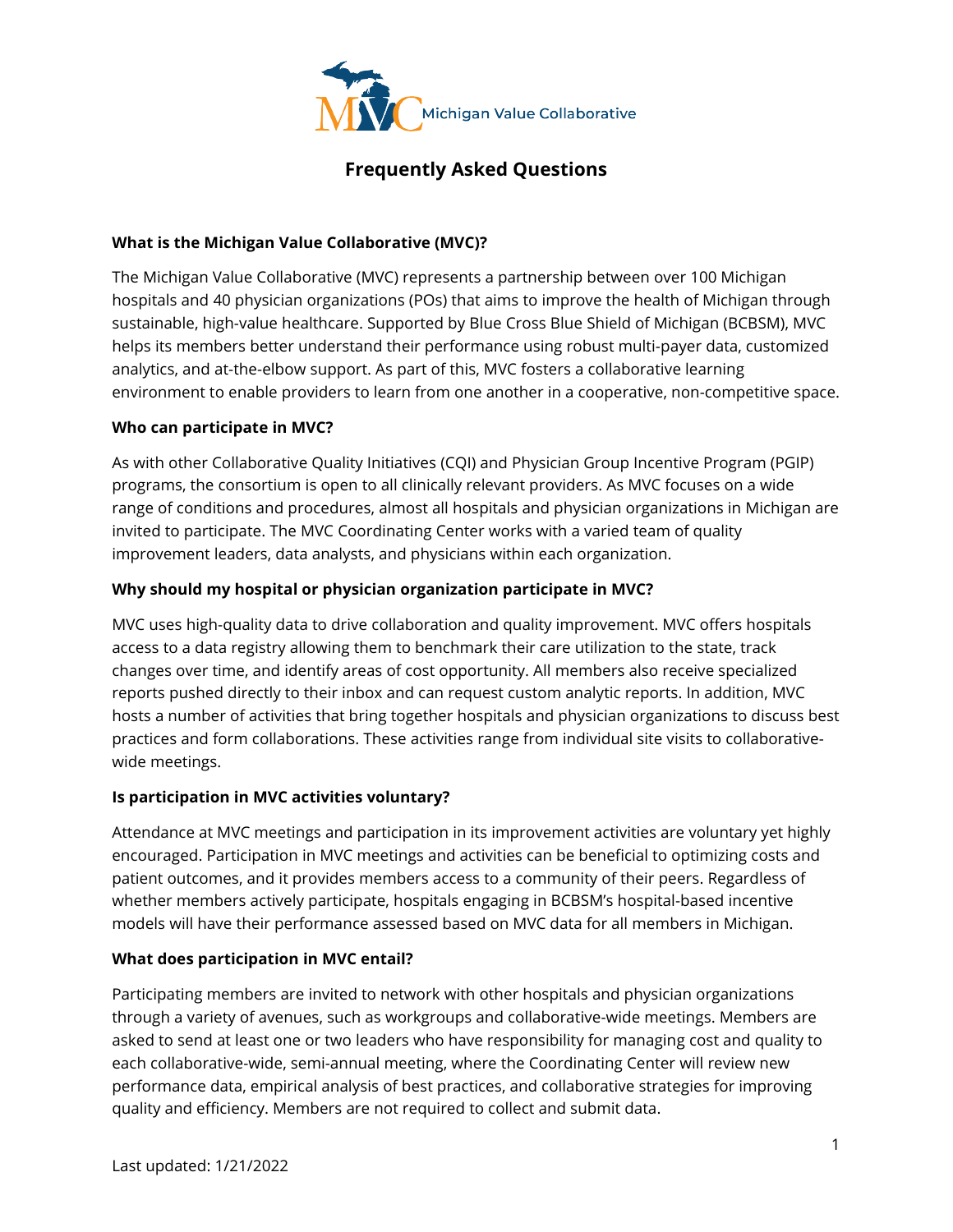

# **Which individual(s) should represent my hospital or physician organization?**

We leave that to each MVC member, but the activities of MVC might be most relevant to Chief Medical Officers, Chief Quality Officers, Pay-for-Performance Administrators, or others with similar responsibilities. Given the financial nature of the performance data, and the increasing focus by government and commercial payers on the overall effectiveness and efficiency of care on a population basis, MVC's work will also be of interest to CFOs and/or CEOs and other CQI leaders.

## **Does participation in this project require Institutional Review Board (IRB) approval?**

No. MVC is a quality improvement initiative, not a research program. Moreover, all analyses and reports will be based on de-identified claims data.

#### **What data does the MVC registry contain?**

The MVC registry contains BCBSM PPO Commercial and Medicare Advantage, Blue Care Network HMO Commercial and Medicare Advantage, Medicaid, and Medicare Fee-For-Service claims data for Michigan beneficiaries. The data includes all healthcare services with associated paid claims. Measures are based on the utilization of services, not actual costs.

#### **How recent is the data?**

As of December 2021, the registry contains BCBSM/BCN claims data through October 2021 (index events through July 2021), Medicare FFS claims data through December 2020 (index events through September 2020), and Medicaid claims data through June 2020 (index events through September 2020). The data registry is updated based on the most current claims data received.

#### **How are episode payments determined?**

Members will receive risk-adjusted and price-standardized measures of 30-day and 90-day episode payments around hospitalizations and outpatient surgeries for common conditions and procedures. Episode costs are risk-adjusted to account for differences in case mix across hospitals or physician organizations. They are also "price standardized" to the Medicare fee schedule to remove differences based on payer, geography, negotiated contracts, wage index, and inflation.

#### **How does MVC risk adjust data?**

MVC performs risk adjustment using observed/expected (O/E) ratios. The numerator in this ratio is the average of all observed payments for a particular hospital or physician organization member. The denominator is the average of all expected payments for that member. This ratio is multiplied by the statewide expected mean payment to arrive at the "risk-adjusted payment" for that member. The expected payment is calculated using a two-step linear regression model with multiple covariates including payer, age, gender, HCC comorbidities, six-month prior spending, and condition-specific factors. The same methodologic approach is used for the risk adjustment of utilization rates, except a two-step logistic regression model is employed.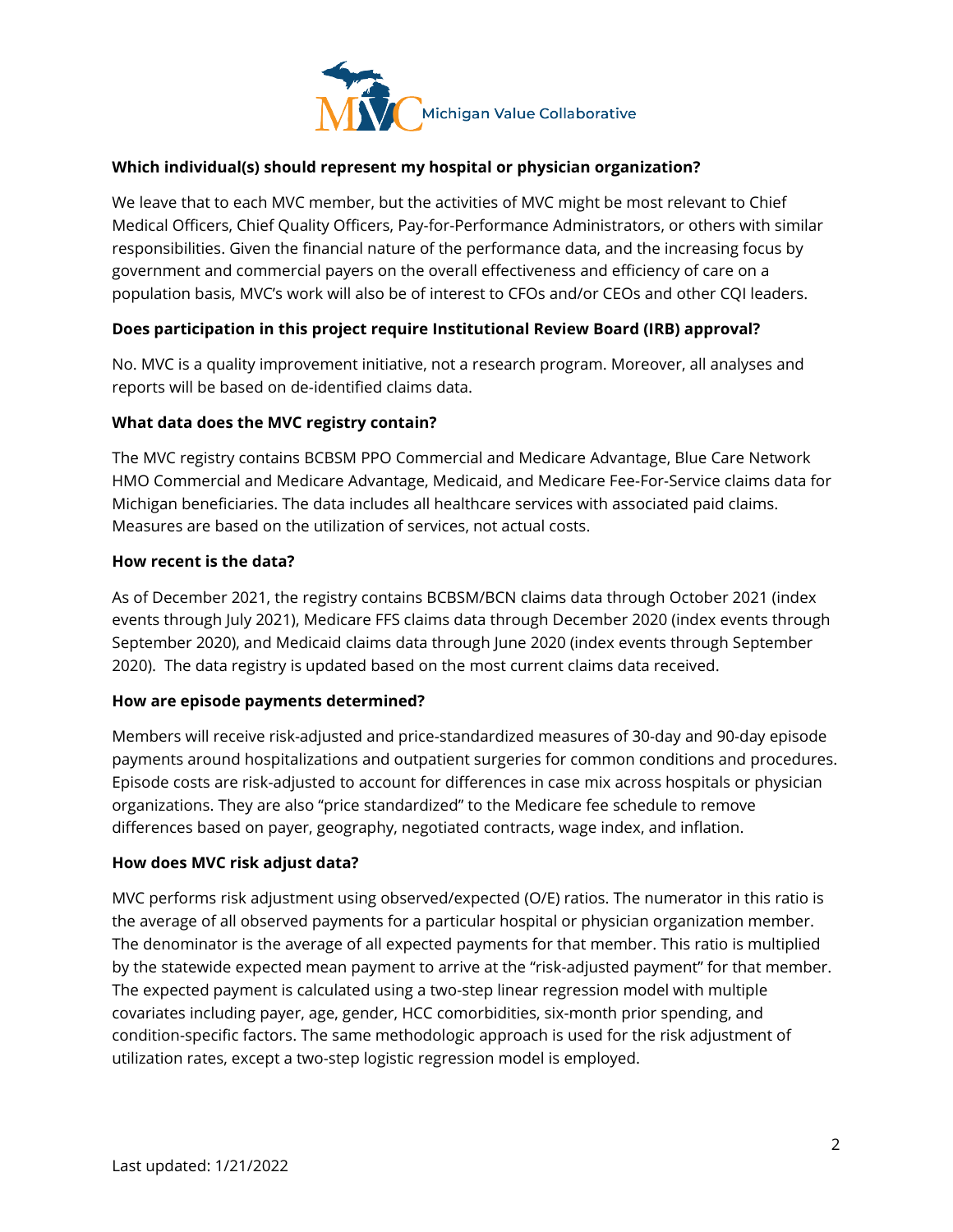

## **How is an episode of care defined?**

The episode of care begins with an index event (inpatient or outpatient) and extends 30 or 90 days from the discharge date. The episode is defined by four main payment components: a facility index payment, professional payment, post-acute care payment, and readmission payment. These components are further outlined in both the "Episode of Care Payment Components Model" and Technical Document on the MVC registry. To access the registry, please click [here.](https://mvc.arbormetrix.com/Registry/login)

## **How can an MVC member use the registry most effectively?**

The MVC registry allows users to view standardized performance data for all payers. A user can compare service-specific utilization and payment rates with their peers, track their own trends over time, perform patient drill downs, and gain valuable information about the patient populations they serve. These capabilities allow a user to identify areas of opportunity to potentially focus quality improvement efforts.

## **How can I access my hospital's data on the registry?**

For partner hospitals, click [here](https://mvc.arbormetrix.com/Registry/login) to login to the MVC registry. If you are affiliated with a partner hospital, yet need access to the registry, clic[k here](https://mvc.arbormetrix.com/Registry/requestAccess) to request access. For a list of partner hospitals, click [here.](https://michiganvalue.org/our-members/) For nonparticipating hospitals, contact the MVC Coordinating Center at [michiganvaluecollaborative@gmail.com](mailto:michiganvaluecollaborative@gmail.com) for more information on accessing the registry.

#### **Will the performance data on the registry be kept confidential?**

A hospital is able to view its own performance data against several comparisons. Hospital-specific performance data is not accessible by other hospitals, but data on utilization and cost derived from BCBSM-paid claims will be available to BCBSM.

#### **Which facilities are included in the online data registry?**

Hospitals that are current MVC partner hospitals and have elected to participate are reported on the registry. For a list of partner hospitals, click [here.](https://michiganvalue.org/our-members/)

#### **What resources are available to use for learning how to use the registry?**

One-on-one sessions are offered to everyone within two weeks of gaining access to the registry and as requested by members. For more information or to request a registry review, contact the MVC Coordinating Center at [michiganvaluecollaborative@gmail.com.](mailto:michiganvaluecollaborative@gmail.com)

#### **What are the expectations of members regarding using MVC data?**

We hope that members will use MVC data to help identify improvement opportunities; identify and share best practices; and design, implement, and evaluate statewide interventions. At the local level, we encourage healthcare leaders to use MVC data to understand and improve their comparative efficiency, both overall and across individual specialties. For conditions or procedures where members have "room to move," we expect that members may use both MVC cost data and clinical quality data from the other CQI programs as guides to their internal improvement activities.